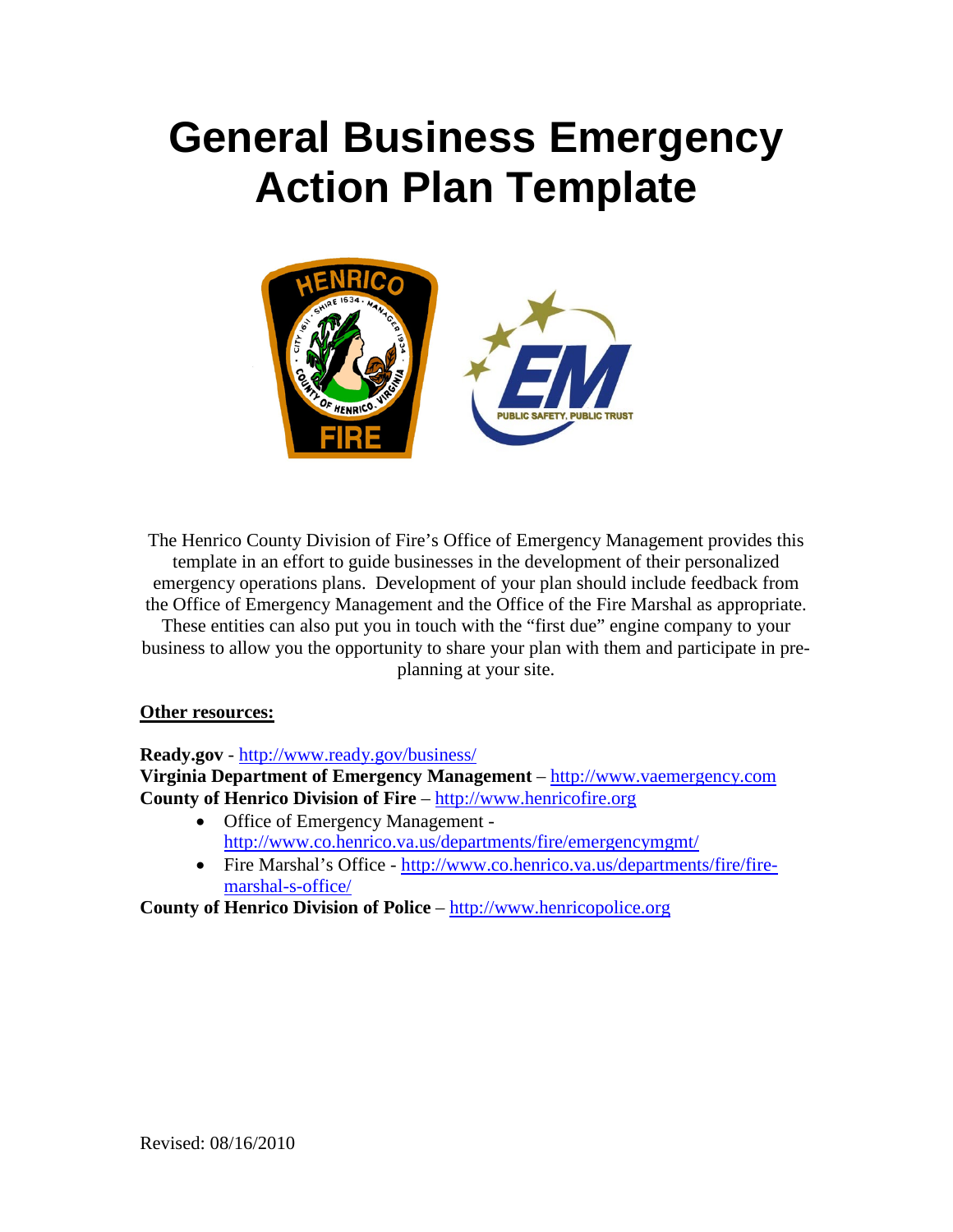# **<Name of Your Business>**



# **Emergency Action Plan**

# **<Address of the facility that this plan addresses>**

**<Date of Plan>**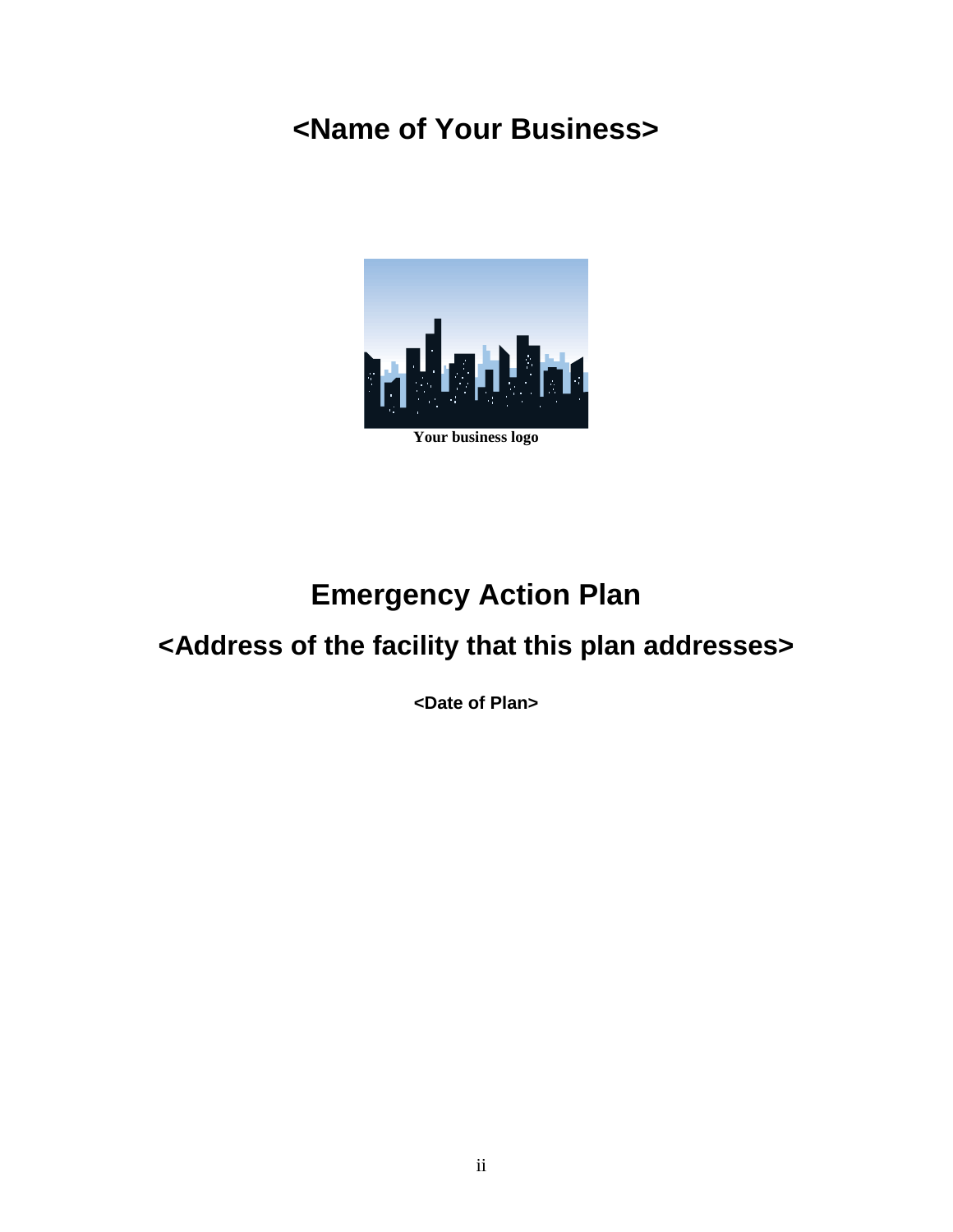

### **TABLE OF CONTENTS**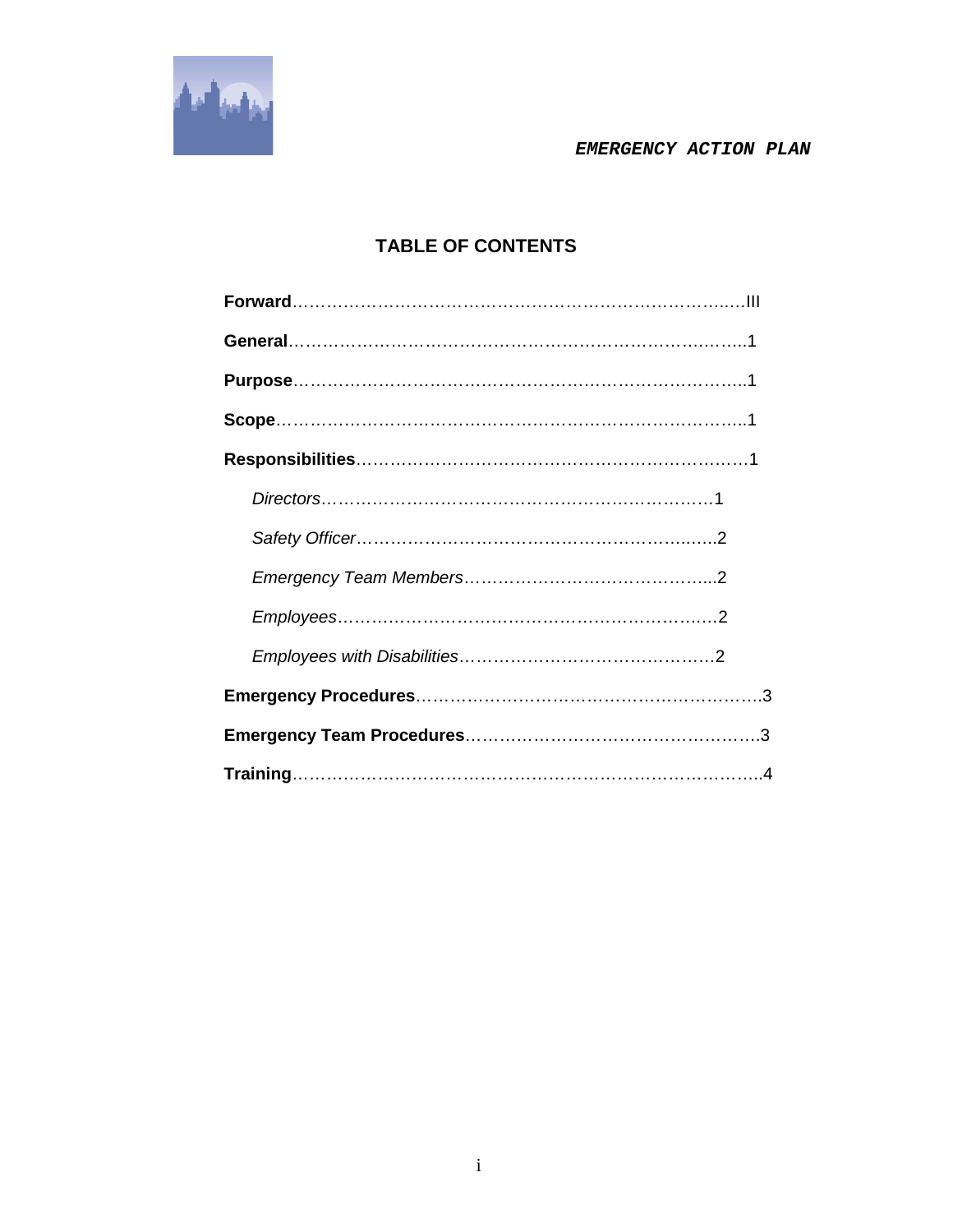

### **APPENDICES**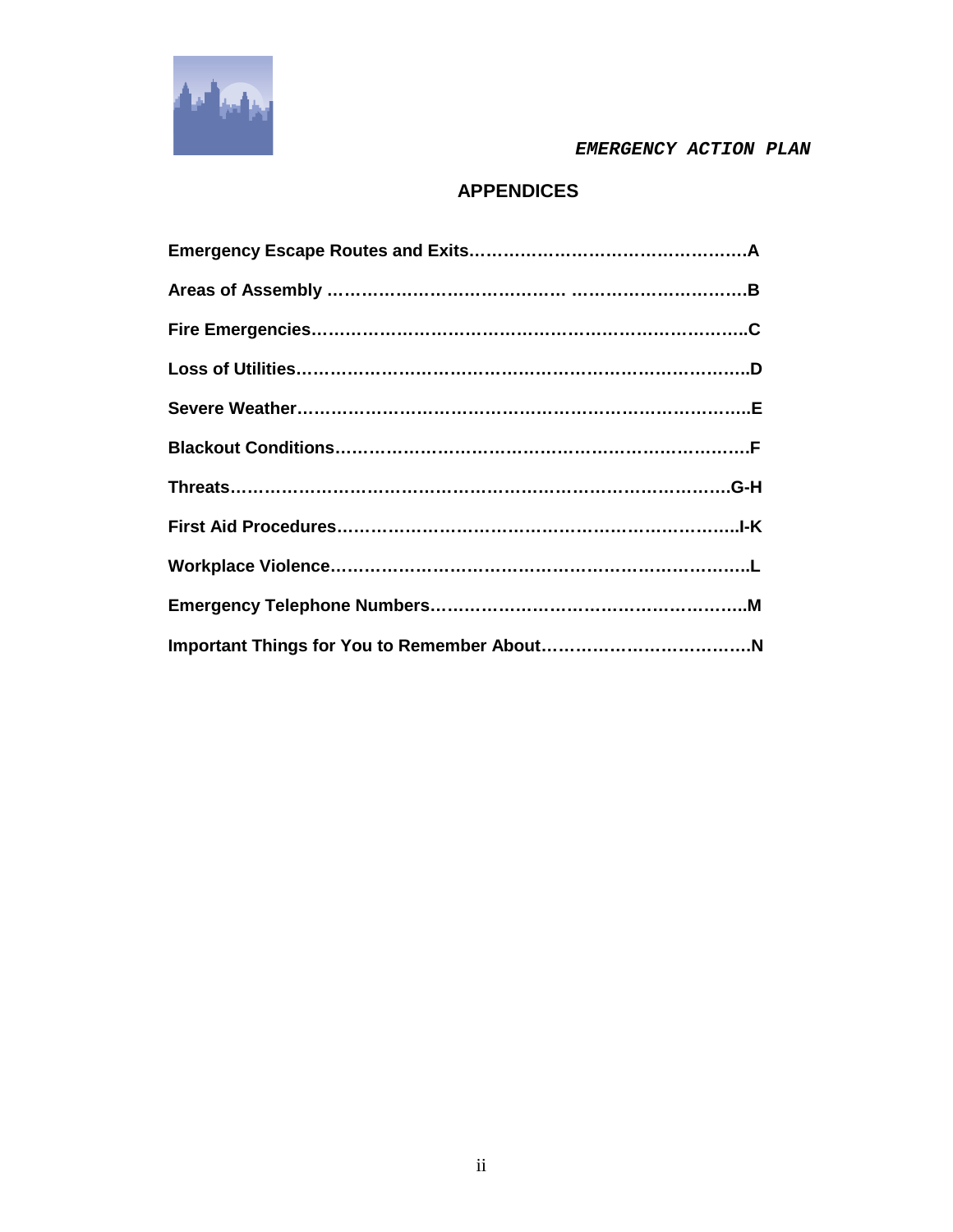

#### **Foreword**

The **<name of the business>** recognizes that its employees must be prepared for any and all foreseeable emergencies. This emergency action plan was prepared according to the Virginia Occupational Safety and Health Standards for General Industry (OSHA 29CFR1910.38). It provides detailed emergency instructions for employees, who work at <u>calame of the building or your business</u>, to ensure employee and visitor safety and the protection of property during fire, severe weather, loss of utilities and other emergencies.

 $\le$ name of the building or your business>, consists of # of floors including the basement. The building is equipped with an automatic sprinkler system installed in the ceiling**,**  manual pull stations and fire alarms that are retrofitted with strobe lights *(include*) pertinent information about the building's sprinkler system). The building is equipped with pull stations and heat/smoke detectors. The pull stations are located at the <locations of pull stations if applicable> and the heat/smoke detectors are located at <locations of heat/smoke detectors if applicable>. The Fire Alarm Panel is located <location of the building's fire alarm panel and the anunciator if applicable> and is monitored by  $\leq$ name of the alarm company and contact number >. Each exit is equipped with an electric exit sign and hallway emergency lighting connected to an emergency generator. Fire Hose standpipe hose connections are located in **<location of fire hose** standpipes, if applicable>.

There  $\leq$  the of extinguishers> wall-mounted multipurpose, dry chemical portable fire extinguishers located throughout the facility as noted on the evacuation route diagram located:

<list locations of the fire extinguishers, including room numbers and other identifiers if applicable>

Employees on duty must become familiar with duties and responsibilities of the emergency action plan. Employees must also be familiar with the location of emergency flashlights, emergency equipment such as portable fire extinguishers, AED's, First Aid Kits, Blood-borne Pathogens kits, and electrical circuit breaker panels.

*\_\_\_\_\_\_\_\_\_\_\_\_\_\_\_\_\_\_\_\_\_\_\_\_\_\_\_\_\_\_\_\_\_\_\_\_\_\_\_ \_\_\_\_\_\_\_\_\_\_\_\_\_\_\_\_\_\_\_\_\_\_\_\_\_\_\_\_\_\_\_\_\_*

**Name and Title of Approving Authority Signature of Approving Authority**

**Date:**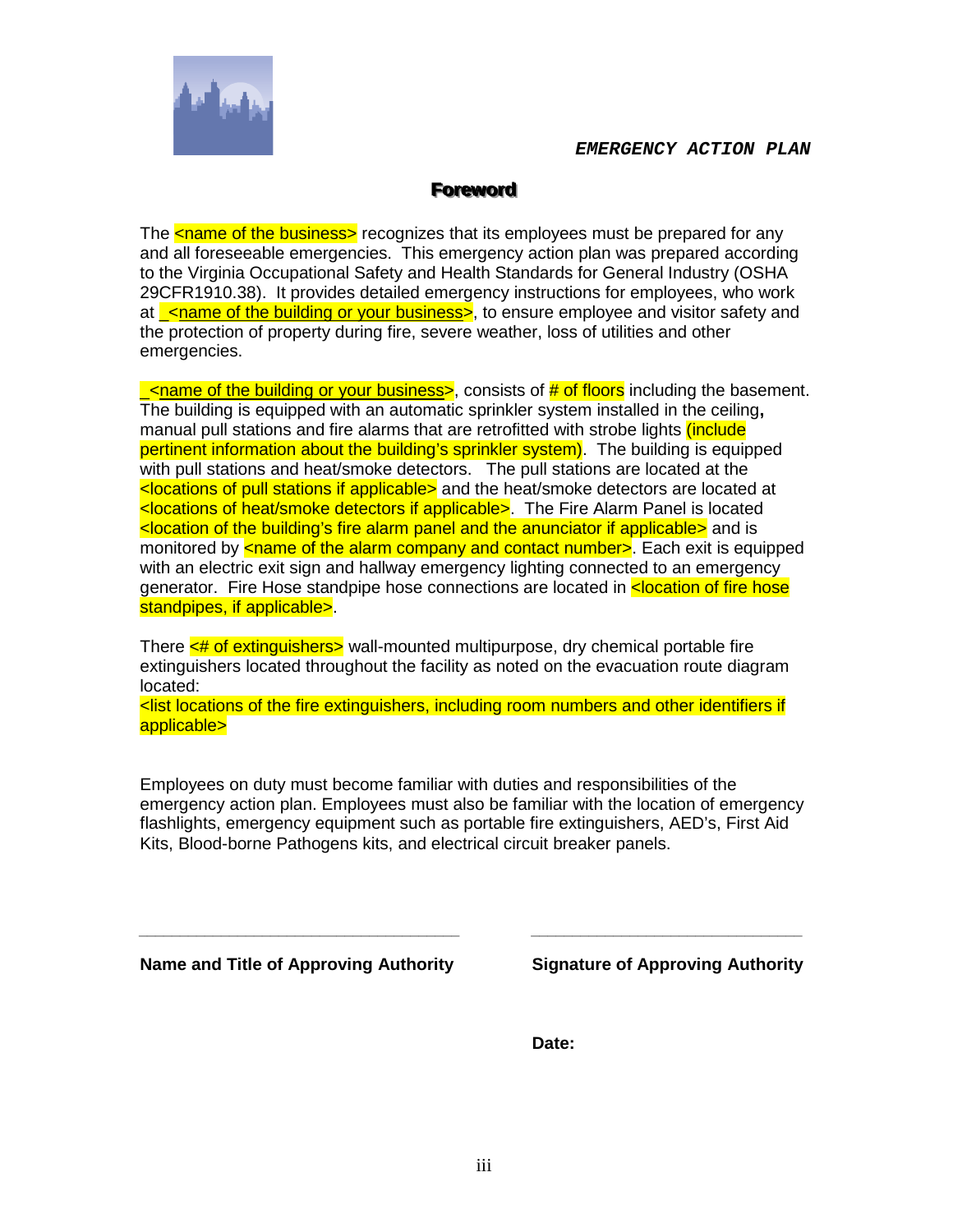

# **Your Facility Emergency Action Plan**

#### **A. General**

Subpart E, Section 1910, paragraph 38, Virginia Occupational Safety and Health Standards for General Industry requires employers to maintain, in writing, an emergency action plan that covers those designated actions employers and employees must take to ensure employee safety from fire and other emergencies. This Emergency Action Plan, henceforth referred to as the Plan, provides a procedure to be used safely to evacuate employees and other persons in **chame of the building or your business**. This plan must be used for all hazardous events.

#### **B. Purpose**

- 1. The purpose of this emergency action plan is to provide instructions and guidelines for those designated actions that departments and their employees must take to ensure employee and visitor safety at <u><name and address of the building or your</u> business>.
- 2. The plan includes guidelines for the administration of first aid and protection of persons and property from the adverse effects of fires, blackouts, bomb threats, and natural disasters.

#### **C. Scope**

1. This emergency action plan applies to all employees and volunteers assigned to duties at \_<name of the building or your business>.

#### **D. Responsibilities**

- 1. *Directors/Department Head (or designee):*
	- (a) Responsible for review and implementation of the Plan.
	- (b) Responsible for coordinating with other Departmental Directors to ensure the continuity of assignment of one emergency team (consisting of 4 employees) per floor of their occupancy.
	- (c) Responsible for ensuring their department employees are trained according to the Plan.
	- (d) Responsible for providing the floor Emergency Team an up-to-date roll-call list of all employees or volunteers and their conditions/needs for assistance, per section/floor at all times.
	- (e) In the event of an emergency, Directors are to assemble  $\leq$  pre-determined location where everyone can safely gather> to oversee initial emergency actions and communicate with responding emergency personnel.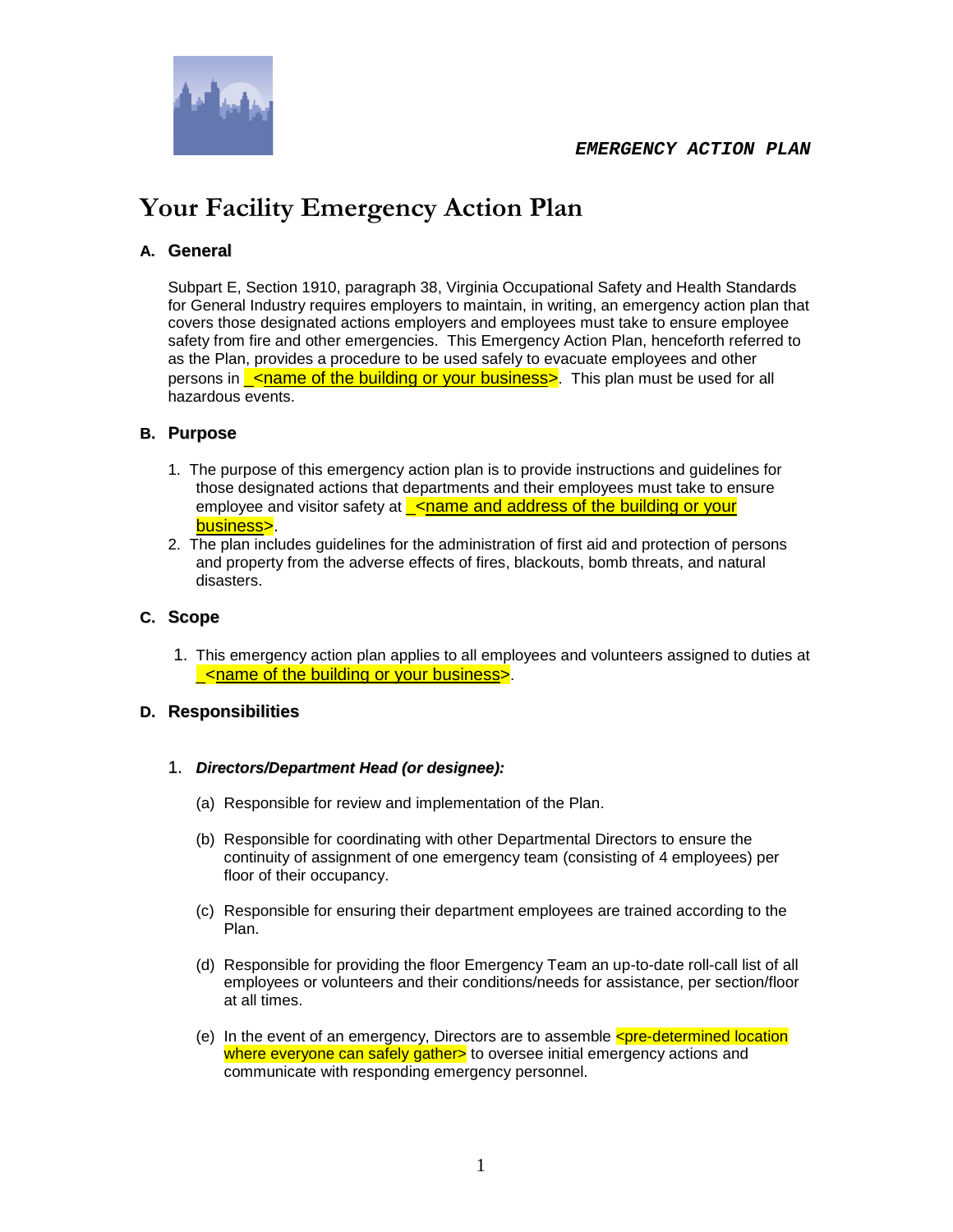

(f) Responsible for ensuring that all medical information concerning employees and/or citizens is kept confidential and released only to the appropriate employees and/or authorities.

#### 2. *Risk Management (or whomever you assign this task to)*

- (a) Responsible for assisting with the development, and maintenance of a current **\_<name of the building or your business>** Emergency Action Plan that identifies specific responsibilities and duties for all employees, for each type of emergency action.
- (b) Responsible for assisting with or coordinating training to ensure employees are familiar with their responsibilities in the plan as it pertains to their duties at  $\leq$ name of the building or your business>.
- (c) Responsible for ensuring that each department or section within the  $\leq$ name of the building or your business>has a copy of the Plan.

#### 3. *Emergency Team Members:*

- (a) Responsible for reading and understanding the procedures in the Plan.
- (b) Responsible for following these procedures in the event of an emergency.
- (c) Responsible for ensuring that all medical information concerning employees and citizens is kept confidential.
- (d) Responsible for attending assigned training.

#### 4. *Employees***:**

- (a) Responsible for attending assigned training.
- (b) Responsible for following all procedures in the Plan.
- (c) Responsible for questioning any part of this manual that is still unclear after training.
- (d) Responsible for responding to all emergencies and/or evacuating the building in an orderly and quiet manner, while giving aid to those in need.

#### 5. *Employees with Disabilities:*

- (a) Employees with disabilities include those who are mobility impaired, visually impaired, hearing impaired, temporarily impaired, mentally impaired and/or those employees who have a heart/respiratory condition or other health condition, which may be aggravated by the exertion required to evacuate down many flights of stairs in unfamiliar and smoke-filled stair wells.
- (b) Employees with disabilities are required to notify their supervisors and/or Emergency Team of their needs and requirements to ensure that they are able to evacuate the building safely. This includes, but is not limited to methods of: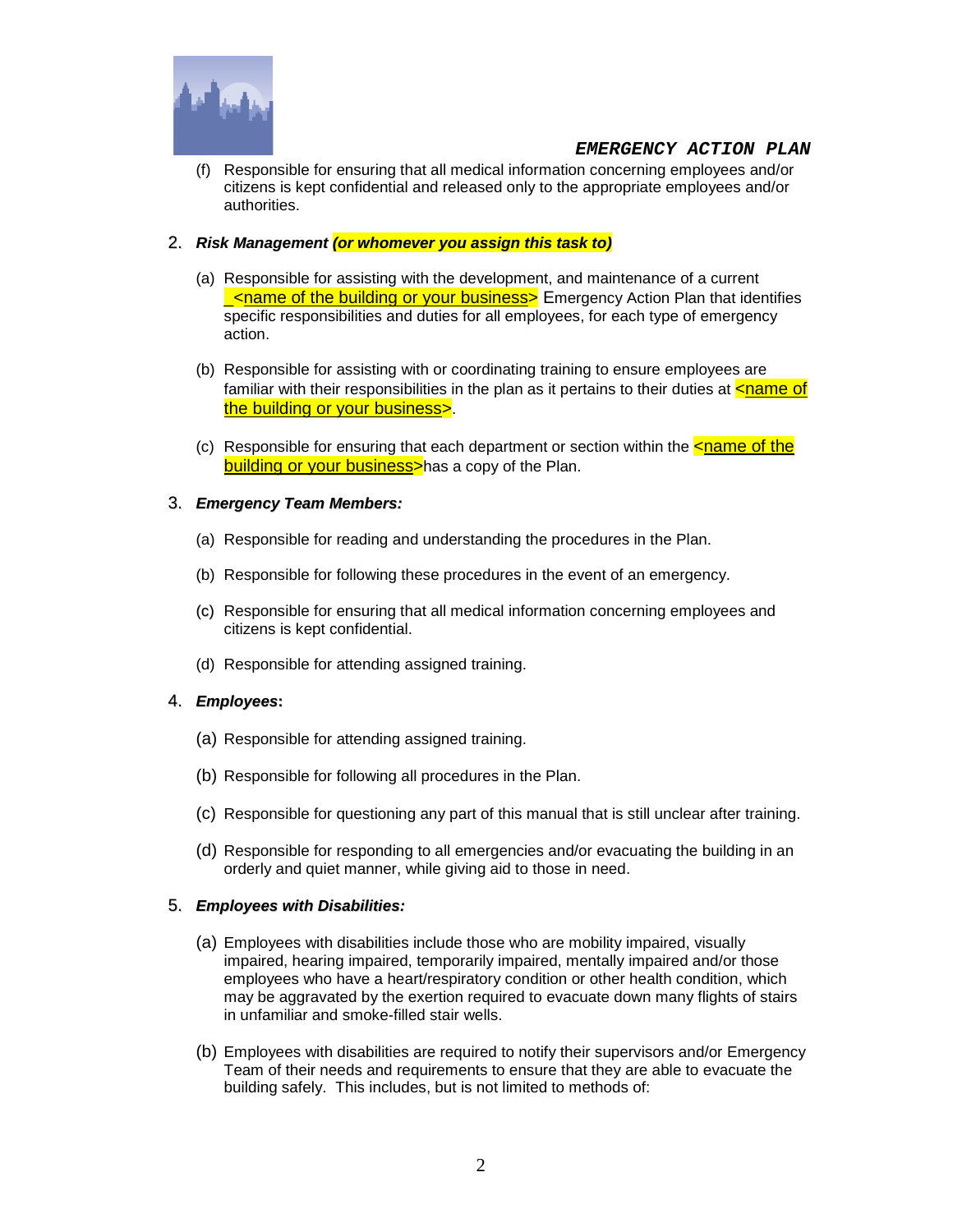

- 1) **Detection** What is needed for the employee to be able to operate the current fire alarm system.
- 2) **Notification** What is needed for the employee to be notified of the need to evacuate the building.
- 3) **Movement** What is needed for the employee to be safely evacuated from the building. Special consideration will be given to safely evacuating the employee and his or her needed equipment out of the building at the same time, if possible.

#### **E. Emergency Procedures**

- 1. **Specific procedures for various emergencies are outlined in each agency's Emergency Action Plan for their worksite.** Emergency escape routes are identified on the floor plan at **Example 20** Emergency Escape Routes. All employees and volunteers must become familiar with the location of these routes. All access to means of egress and to exits must remain clear and unobstructed at all times.
- 2. In case of an emergency that requires the evacuation of the building, all employees and patrons will evacuate the building via the *primary e*xit and go to their designated *primary*  assembly area which is located <u><location of assembly area></u>. The emergency team must coordinate with other staff members to account for all visitors in the building at the time of the emergency. The emergency team will report this information to the Scene Incident Commander as soon it is available.
- 3. A diagram of the location of portable fire extinguishers, AED's and emergency egress routes for each floor may be found in Appendix A.

#### **F. Emergency Team Procedures**

- 1. Each department/section/agency/floor must have four employees assigned to the Floor Emergency Team.
- 2. All Emergency Team members must have First Aid/CPR/AED and Blood-borne Pathogens Training.
- 3. All Emergency Team Members must be physically fit to collectively assist with the evacuation of a weight of up to 300 lbs.
- 4. In the event of the fire alarm sounding, the Emergency Team will meet in the designated areas <list areas> and form groups, depending on the number of Emergency Team members available. The groups will be the Floor Steward Group and the Floor EVAC Group.

#### a) *Floor Steward groups must:*

- 1) Check all offices, training rooms, restrooms and closet areas for individuals to evacuate on their assigned floor.
- 2) Ensure that all employees and visitors have evacuated their assigned areas.
- 3) Ensure that all the doors are closed behind them and that the floor is clear.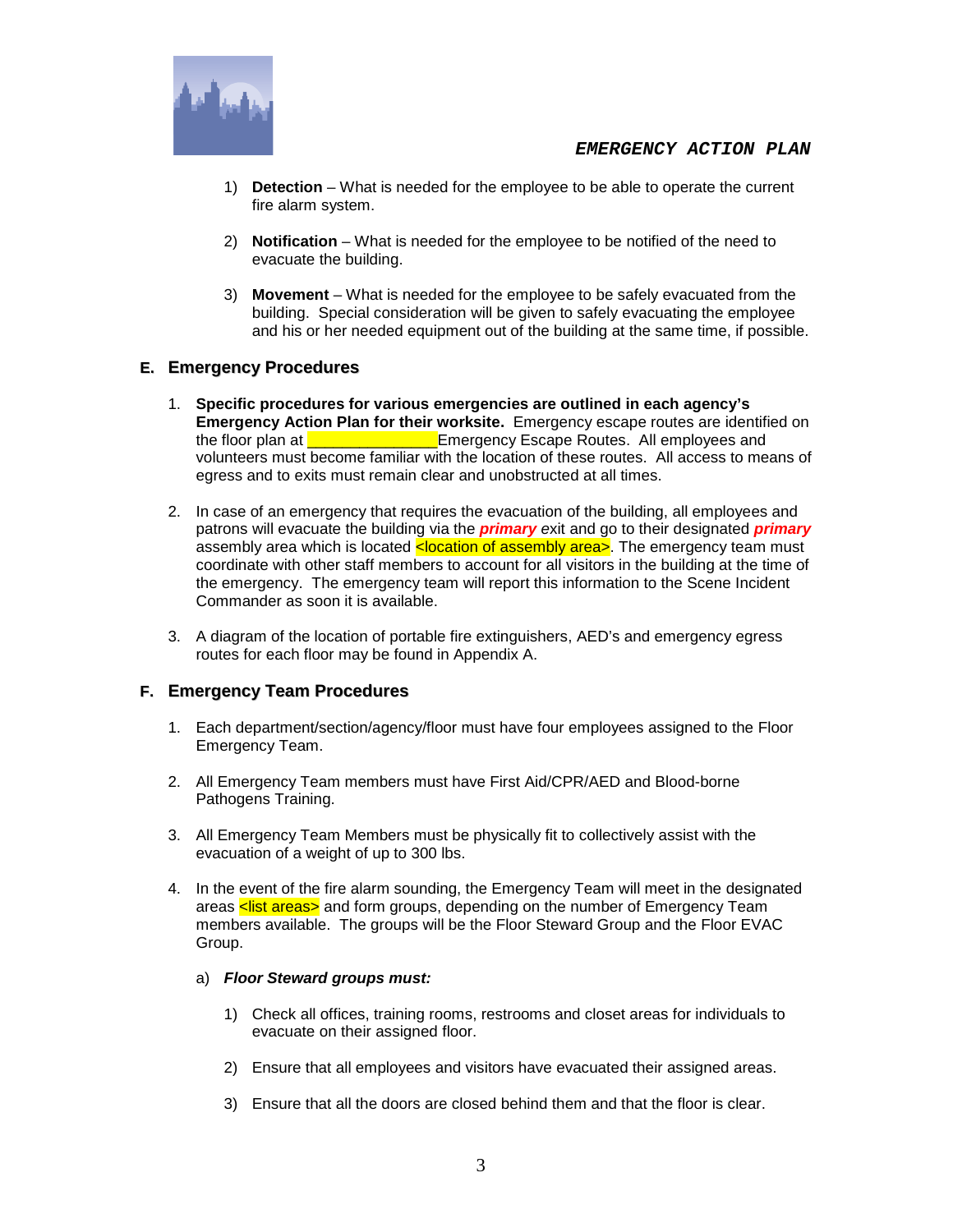

- 4) Confer with the Floor EVAC group and inform the Scene Incident Commander the results of the floor accounting.
- 5) Relay information from the Scene Incident Commander to the employees at their assembly areas.

#### b) *Floor EVAC groups must:*

- 1) Assist and maintain order as employees and patrons are leaving the building.
- 2) Assist disabled individuals evacuating the building.
- 3) Ensure that all people on the floor are accounted for.
- 4) Ensure that the accounting forms have been filled out and given to the Floor Stewards.
- 5) Administer First Aid, as needed.

#### **G. Training**

- 1. Risk Management along with the Department Directors or designee must identify and assist in the development and implementation of training for a sufficient number of persons to help in the safe and orderly emergency evacuation of the building. Supervisors must review the plan with each employee covered by the plan at the following times:
	- (a) Upon initial development of the plan,
	- (b) Whenever the employee's responsibilities or designated actions under the plan change,
	- (c) Whenever approved changes are made to the plan,
	- (d) Whenever a new employee is assigned, hired, or transferred to a unit within $\leq$ name of the building or your business>.
- 2. Immediate supervisors must review the Plan with each employee upon initial assignment, those parts of the plan that the employee must know to protect him or her in case of an emergency. This written plan will be posted in each department and easily accessible to all employees at all times.

#### H. **Drills**

- 1. Drills of this plan shall be conducted annually, at a minimum, and whenever it is deemed necessary by department heads or Risk Management.
- 2. When conducting a fire drill, be sure to inform the company's fire alarm monitoring company, and if required by state code, the Henrico County Division of Fire's Fire Marshal's Office.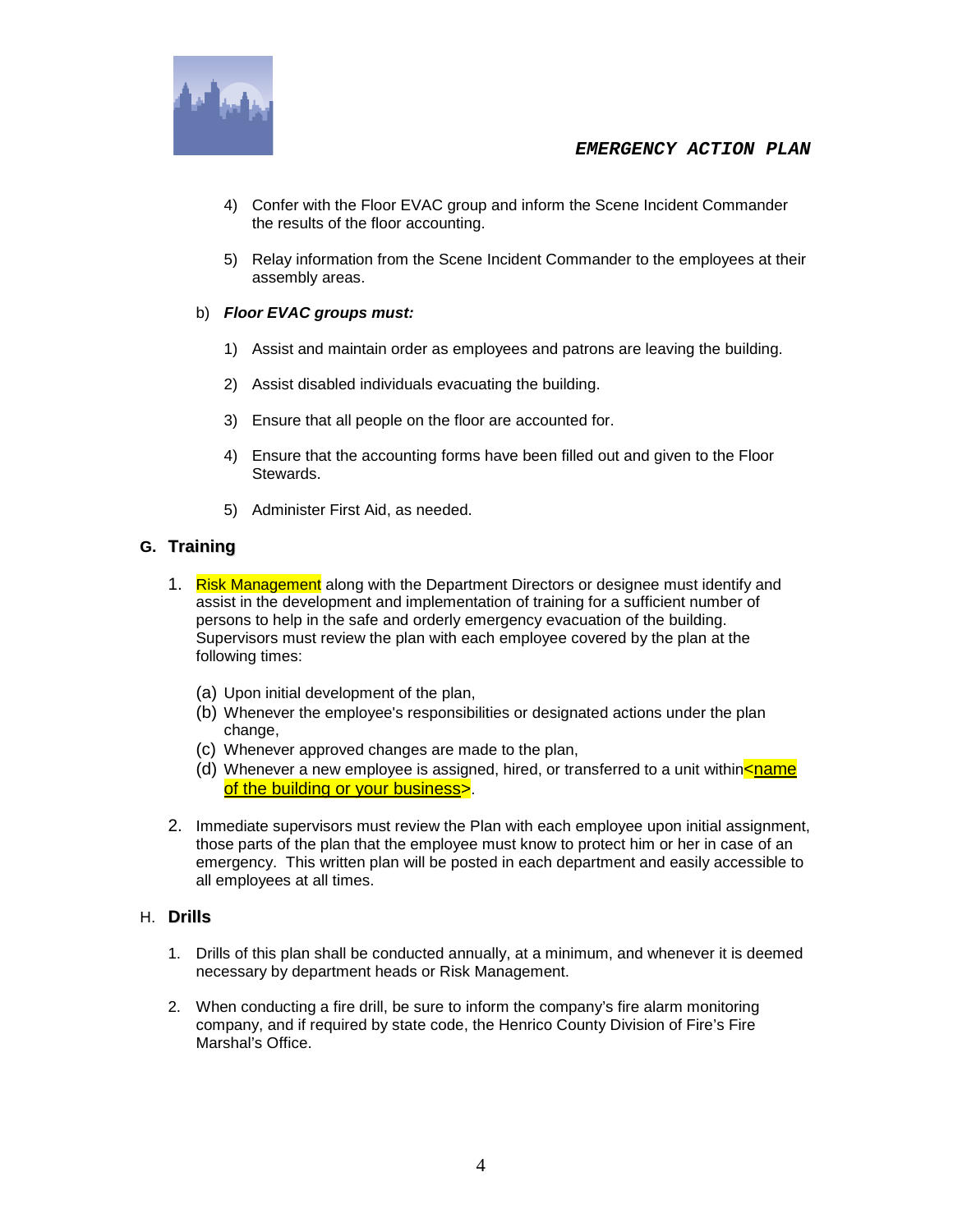

- 3. Drills will be initiated by **<establish who will initiate drills>**.
- 4. Prior to each drill, Department Heads (or their designees) will identify personnel who will assume command of the drill and post-drill activities once the drill has been initiated.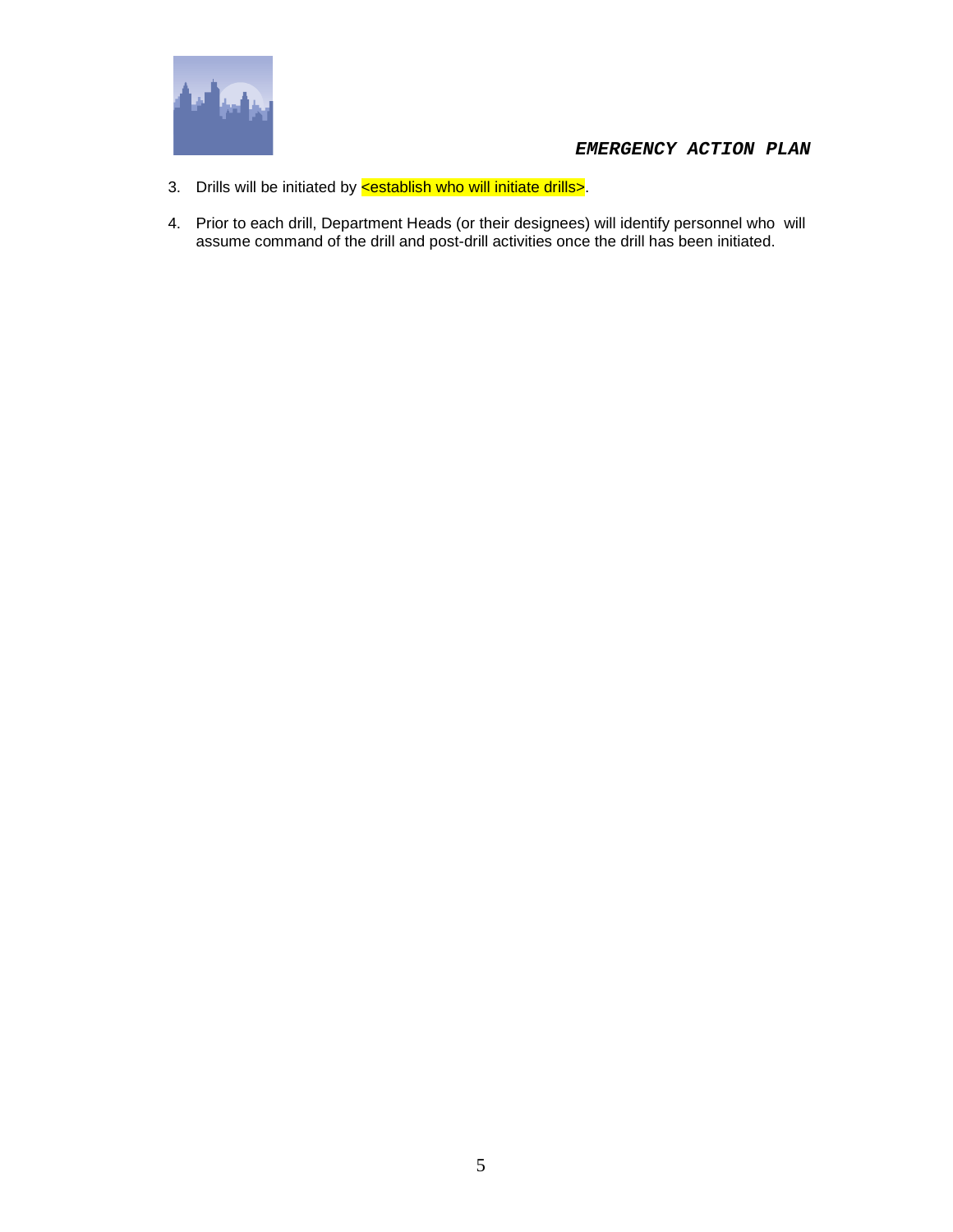

 *EMERGENCY ACTION PLAN INSERT EVACUATION ROUTE DIAGRAM(S) HERE*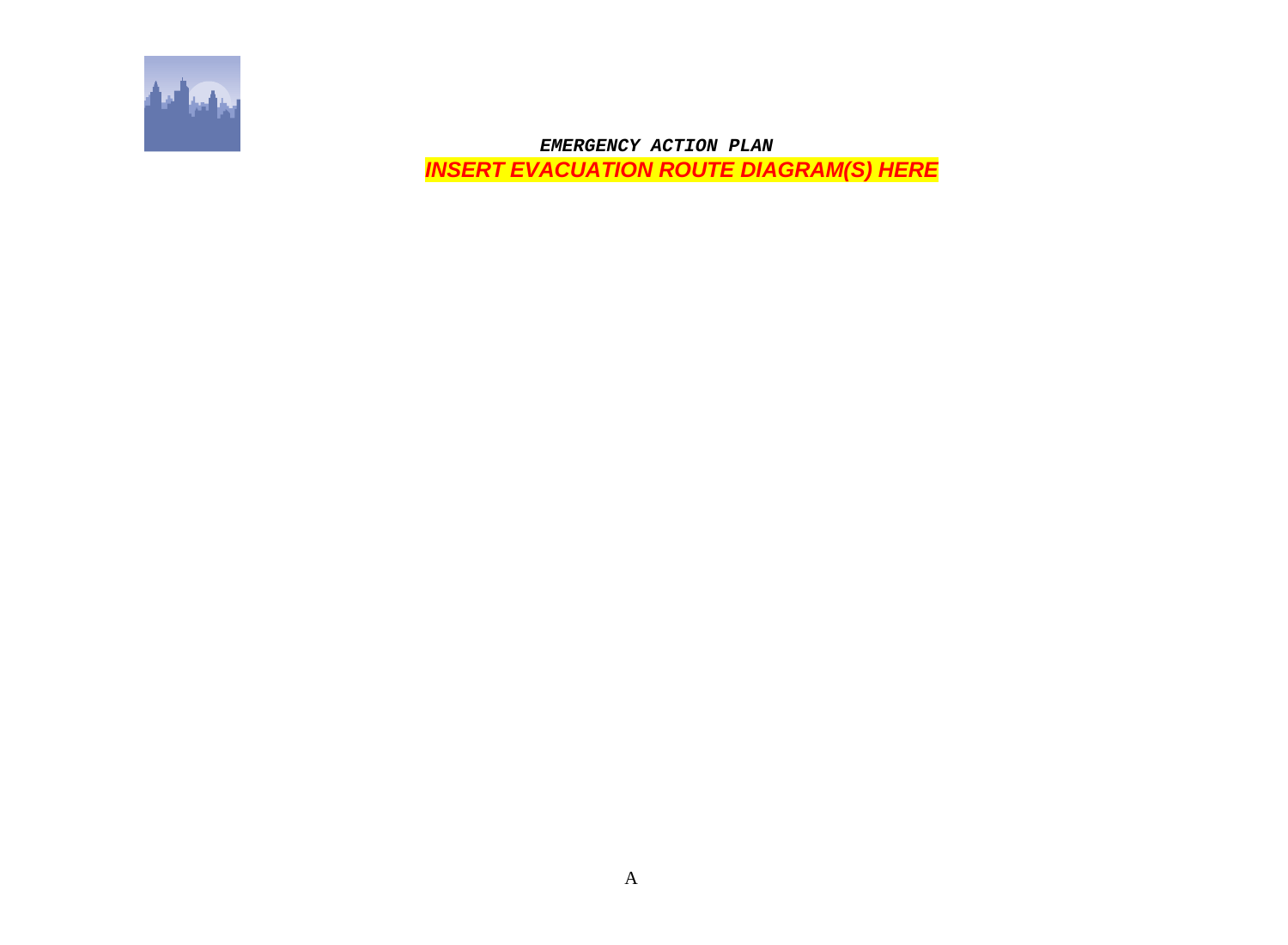

 *EMERGENCY ACTION PLAN INSERT ASSEMBLY AREA DIAGRAM(S) HERE*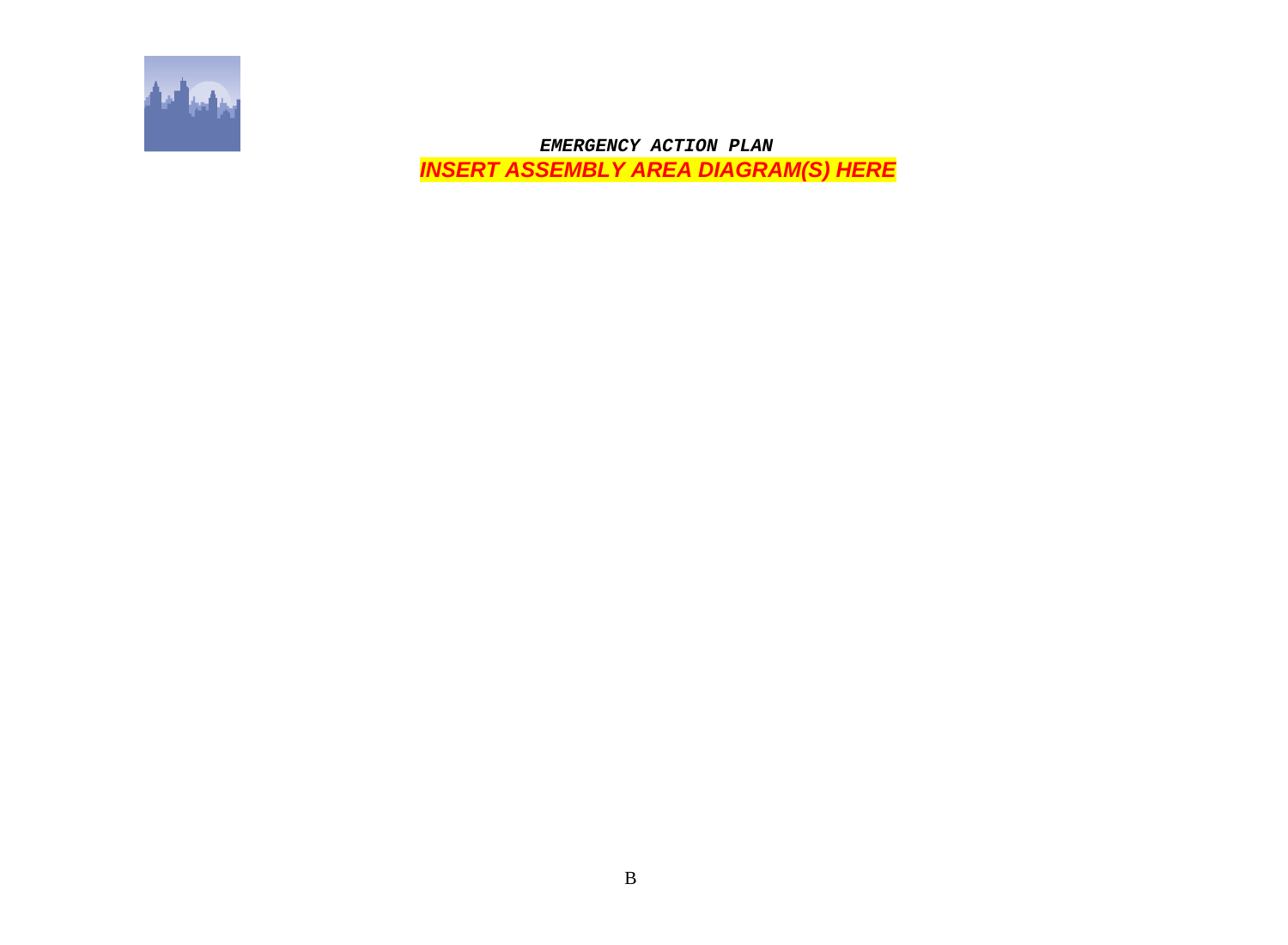

### **FIRE EMERGENCY**

### *Action taken:*

1. **Go to the nearest fire alarm pull station and pull it –** Immediately notify the staff that they must quickly and calmly evacuate the building. Go to the nearest exit (*primary or alternate*) *away from the fire* and evacuate the building.

#### 2. **If the fire alarm doesn't sound:**

- a) Inform your supervisor of the situation.
- b) Have everyone begin to evacuate the building calmly.
- c) Go to the floor below you and call  $911$  (or  $9.911$  if on a PBX) At this time provide the dispatcher with the following:
	- 1) **Name of the Facility:** <Name of the building that you are in
	- 2) **Address of Facility:** <a>>>>>>><<a>><</a></a></a></a></a></a>the facility></a></a>
	- **3) Name of Caller: (Your Name)**
	- **4) Situation:** Tell the dispatcher if there are injuries, the size of the fire, or other pertinent information).
- d) Alert other departments and evacuate the building.
- 2. **Can the fire be put out?** If there is a second employee on duty, that employee should assess the situation and use a portable fire extinguisher to control the fire *if it is in the incipient stage (just starting; very small)*. **If the employee has not been trained in the use of a portable fire extinguisher or the fire is spreading beyond the point of origin, the employee will evacuate the building immediately.**

\***The first priority is the safety of employees and visitors.**

- 3. **Exit through the nearest exit (***primary or alternate***) away from the fire. Use the stairway exit nearest the department.** *Do not use the elevators*. If you are at your desk, bring your coat and car keys. If you are not, do not go back to get them.
- 4. **Assemble in your designated assembly area** (See Appendix B Areas of Assembly.) **-** In the event of a fire emergency that requires evacuation of your building, all employees, volunteers, and patrons will assemble in their designated assembly area, as indicated in Appendix B, Areas of Assembly.
- 5. **Perform a roll-call** Your Floor Emergency Team members will perform a floor roll-call to ensure that everyone is accounted for. They will then provide communications and updates between your group and the directors of the agencies (or their designees at the established assembly point.
- 6. **Stay where you are** Do not leave your assembly area unless a member of your Floor Emergency Team has cleared you to do so.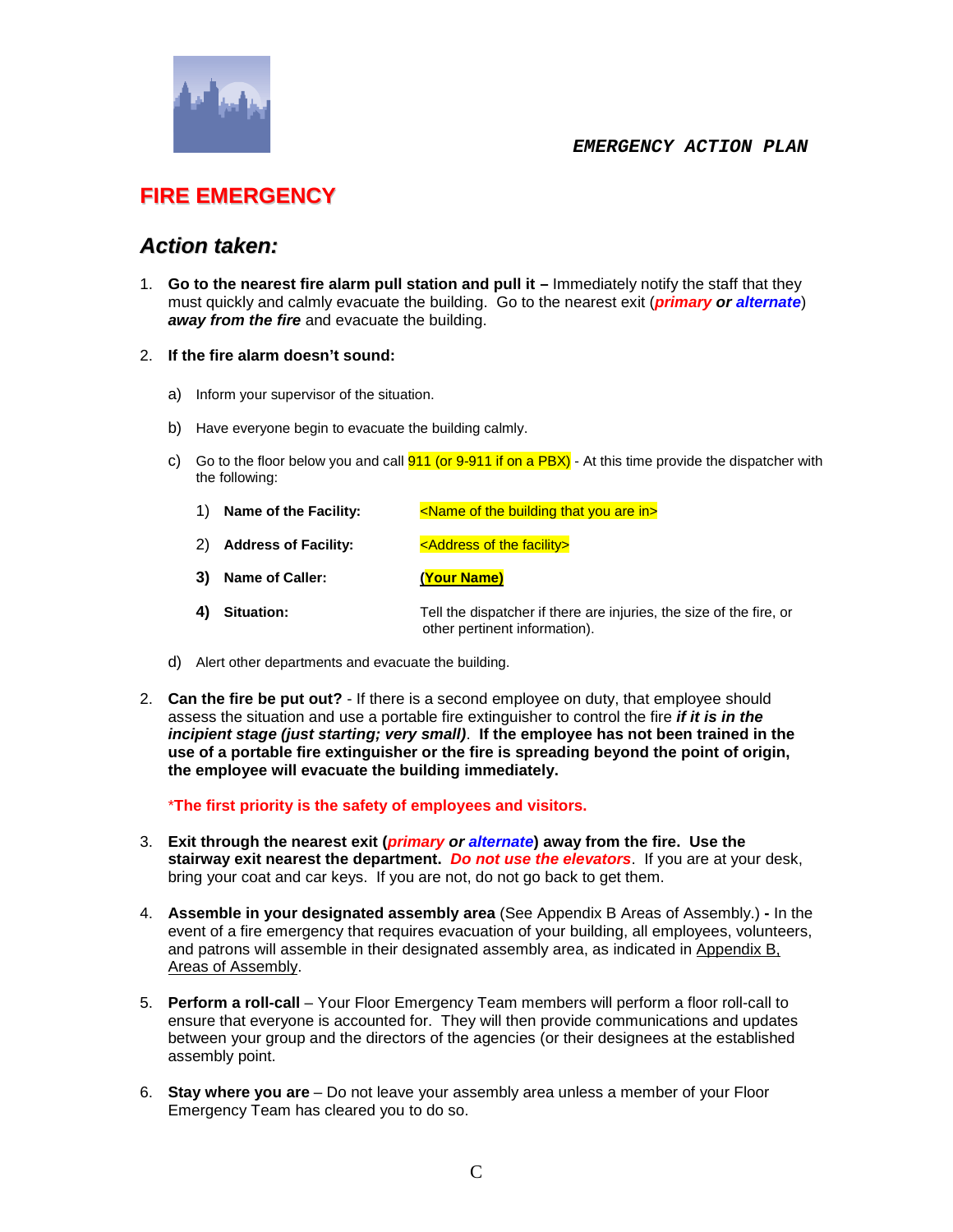

# **Loss of Utilities**

### *Action Taken*

- 1. **Notify the appropriate utility company**
- 2. **Inform everyone of the problem** The senior departmental employee on duty shall inform the staff and visitors of the problem.
- 3. **If the water comes back on** If the water supply is restored within one hour, the staff activities may proceed as scheduled.
- 4. **If the water doesn't come back on** If the water supply **has not been restored after one (1) hour**, or the source of the problem cannot be identified, the senior department employee shall coordinate with maintenance and security for further instructions.
- 5. **Follow the directions of The Emergency Evacuation Team**
- 6. **Secure the building** –The Emergency Evacuation Team and Security shall then secure the building to prevent re-entry by unauthorized persons, in the event that employees are sent home.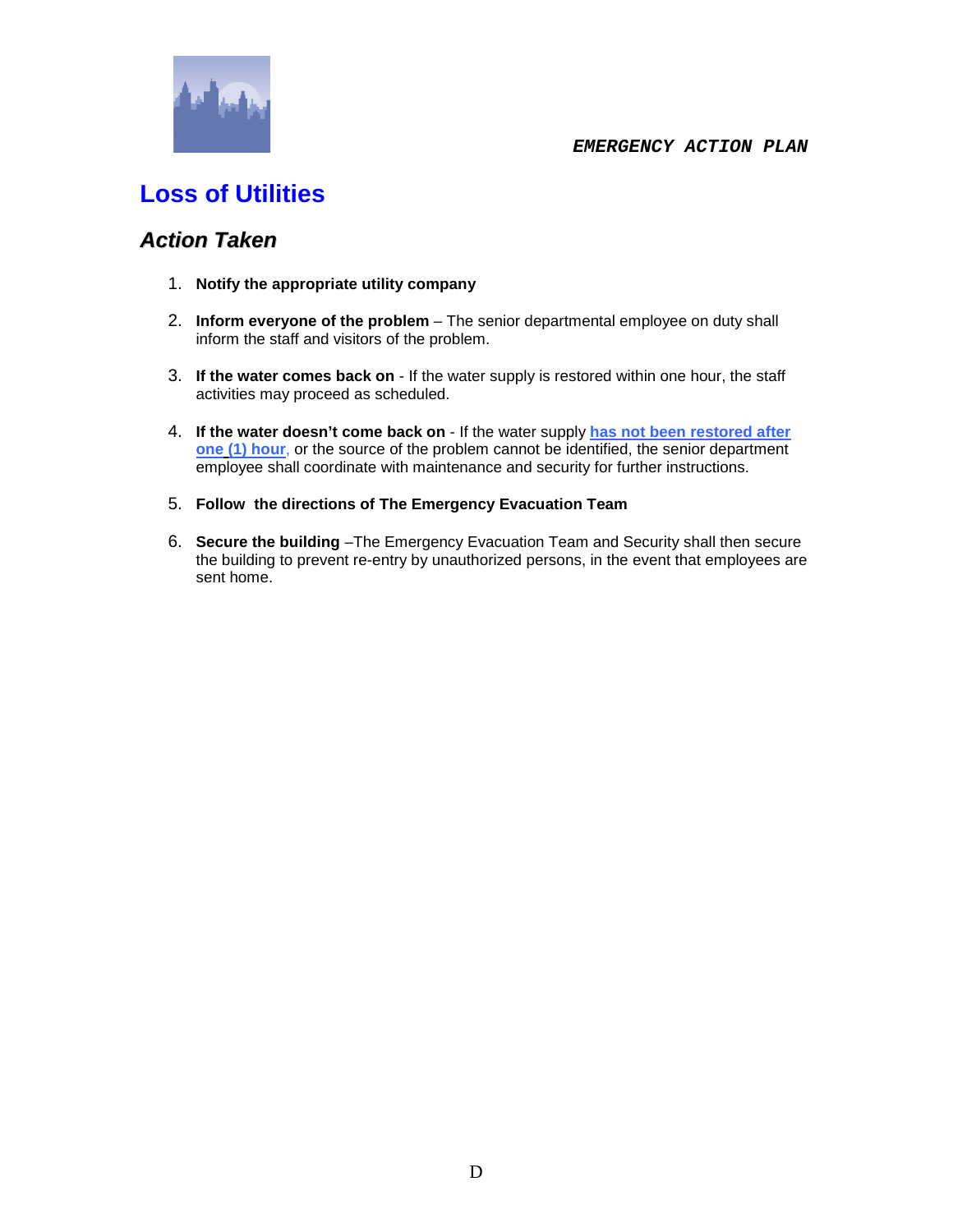

## **Severe Weather**

### *What's Severe Weather?*

Heavy Thunderstorms; High Winds; Lightning; Hail; Snow and Ice Storms; Hurricanes; and Tornadoes.

### *Action Taken:*

#### **Advanced Warning:**

- 1. **Begin preparations immediately** If advanced warnings of severe weather are known, begin preparations immediately!
- 2. **The senior employee will brief all staff to remain calm and stay away from windows and doors.** In a thunderstorm or lightning conditions, employees and visitors must not operate electrical equipment or use the telephone*.*
- 3. **If there is sufficient advanced warning,** everyone should survey the surrounding grounds and bring loose equipment and objects (trashcans, chairs, tables, etc.) inside the building.
- **a)** Any items, which cannot be brought inside, should be secured to the ground or a fixed object as best as possible. This will reduce the potential for flying objects to cause injuries or property damage.
- **b) Do not subject yourself to potential injury just to secure equipment.** Everyone must go inside as soon as weather conditions make remaining outside hazardous to personnel.

#### **What about Extremely Severe Weather (Hurricane, tornado, etc.)?**

If the weather becomes extremely severe or there is information or reason to believe that a hurricane or tornado is passing through the area, everyone will:

- 1. **Calmly and quickly move to the designated areas of refuge in the building and;**
- 2. **Perform a roll-call** Your Floor Emergency Team members will perform a floor roll-call to ensure that everyone is accounted for. They will then provide communications and updates between your group and the senior staff.
- 3. **Stay in the designated areas of refuge until the danger has passed**. Emergency Team members or the senior employee on duty will make the determination to return to work based upon coordination with their Administration. See Appendix J-1 for telephone numbers.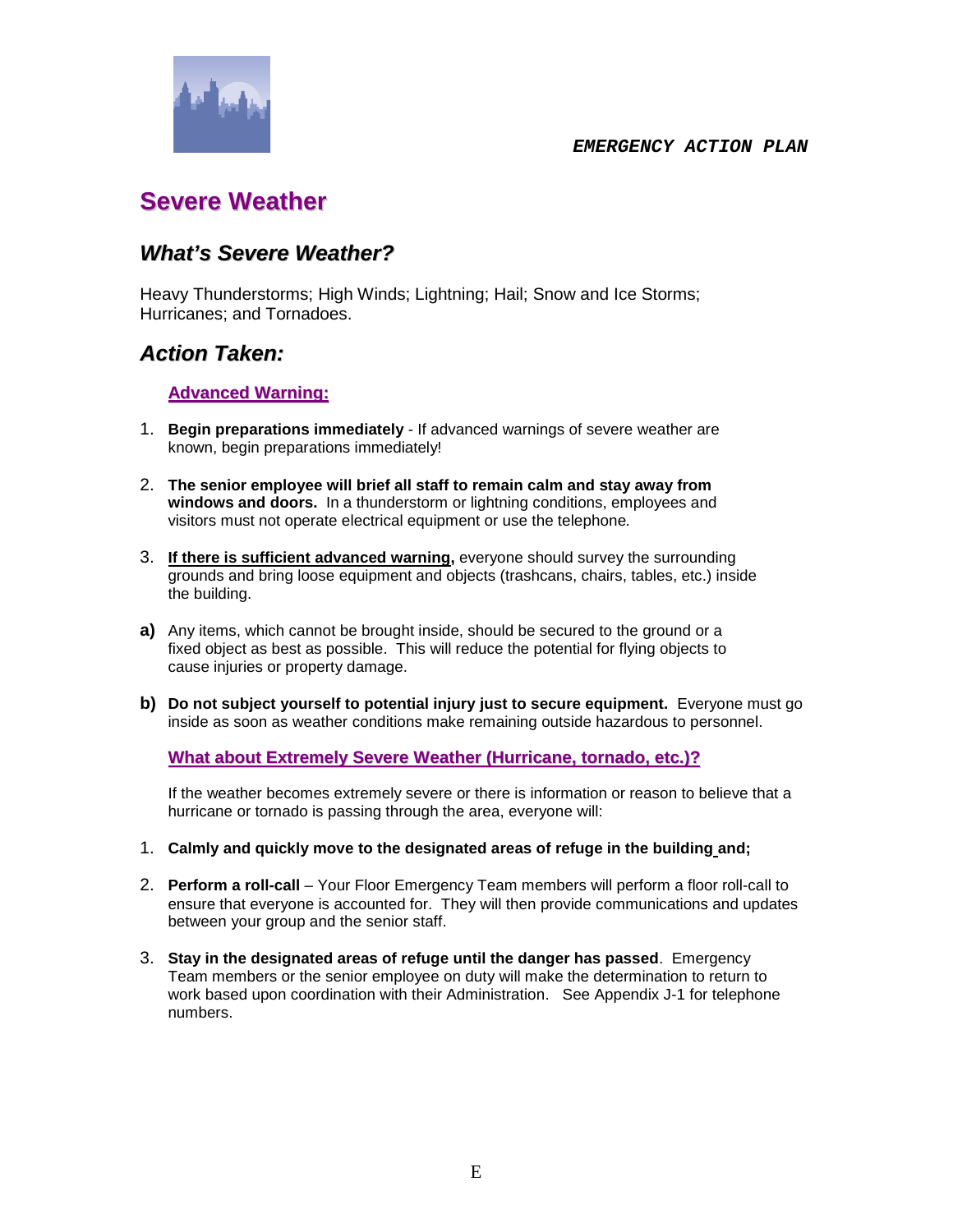

## **Blackout Conditions**

**In the event of a BLACKOUT, the building's emergency generator will activate.** 

If it is a true blackout of power, all electric lights and streetlights in adjacent and surrounding buildings will be off!

### *Action Taken*

- 1. **Remain Calm** If the blackout occurs during the hours of darkness or reduced visibility, the senior departmental employee-on-duty shall inform the staff of the problem and ask that they remain calm, stay together, and to not move about.
- 2. **Staff must ensure that all electrical appliances and lights are turned off** To avoid a power surge and possible damage to circuits or equipment when the power is restored.
- 3. **Members of the Emergency Team will have flashlights and assist employees, if needed.**
- 4. **If the blackout has not been restored with the activation of the generator** or the source of the problem cannot be identified, the senior departmental employee on-duty will coordinate with Security Services for further instructions.
- 5. **Leave in a quiet and calm manner –** Exit the building in a quiet and calm manner in the event that the power cannot be restored and employees are sent home.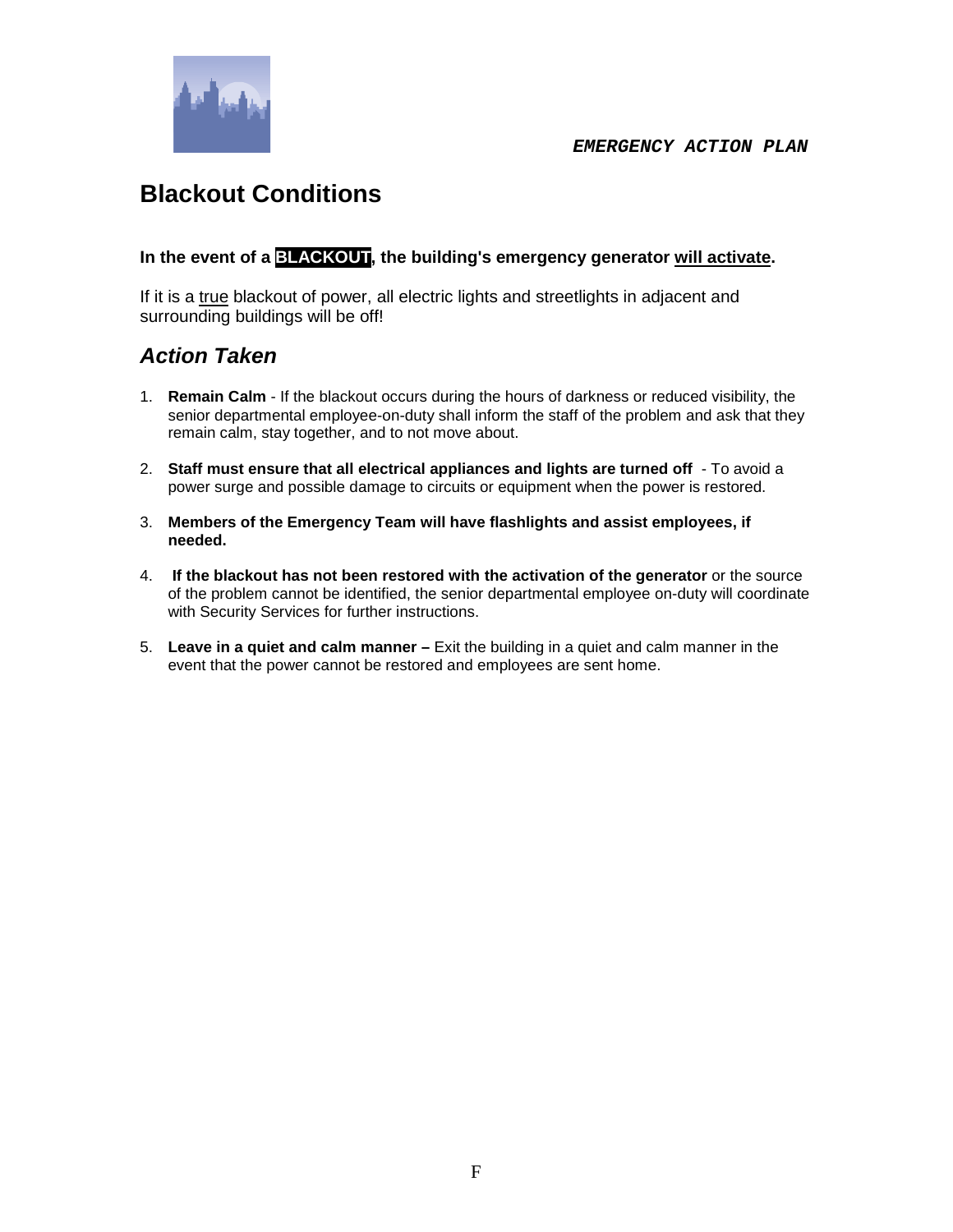

## **Threats**

### *Telephone/Bomb Threats*

- 1. **Remain calm** In the event of a telephonic threat, the employee receiving the call must remain as calm as possible.
- 2. **Attempt to keep the caller on the telephone as long as possible**.
- 3. **Use the Threat & Bomb Reporting Form and record the caller's exact words** A special effort should be made to obtain the information on the attached form.
- 4. **Immediately Make Notifications** The member who receives a bomb threat call shall contact 9-1-1 (or 9-911 if on a PBX). **(Cellular telephones WILL NOT be utilized; they could set the bomb off)**.
- **5. Notify – Supervisors and Emergency Team Members.**

#### **Evacuation Instructions:**

- 1. The decision to evacuate  $\lt$  the name of the business  $\gt$  shall be the responsibility of  $\leq$  designate this responsibility and/or by the Public Safety responders on scene. Follow instructions as they are given by the 9-1-1 center, police, or fire personnel. In the event that decision is made:
	- a. An announcement that the building is being evacuated shall be made over the paging system (or however your business would do this)
	- b. Employees shall close all doors, leaving them unlocked.
	- c. Elevators shall not be used.
- 2. When the evacuation order is given:
	- a. a) Desks and w ork areas shall be cleared of any confidential and important papers;
	- b. Computers logged off;
	- c. Draw ers to desks and file cabinets w ill be closed;
	- d. Cash and money instruments shall be secured; and
	- e. Exit doors shall be closed, but not locked.
- 3. In a calm and orderly manner, all persons shall move tow ard prearranged evacuation routes, making sure that all visitors accompany employees.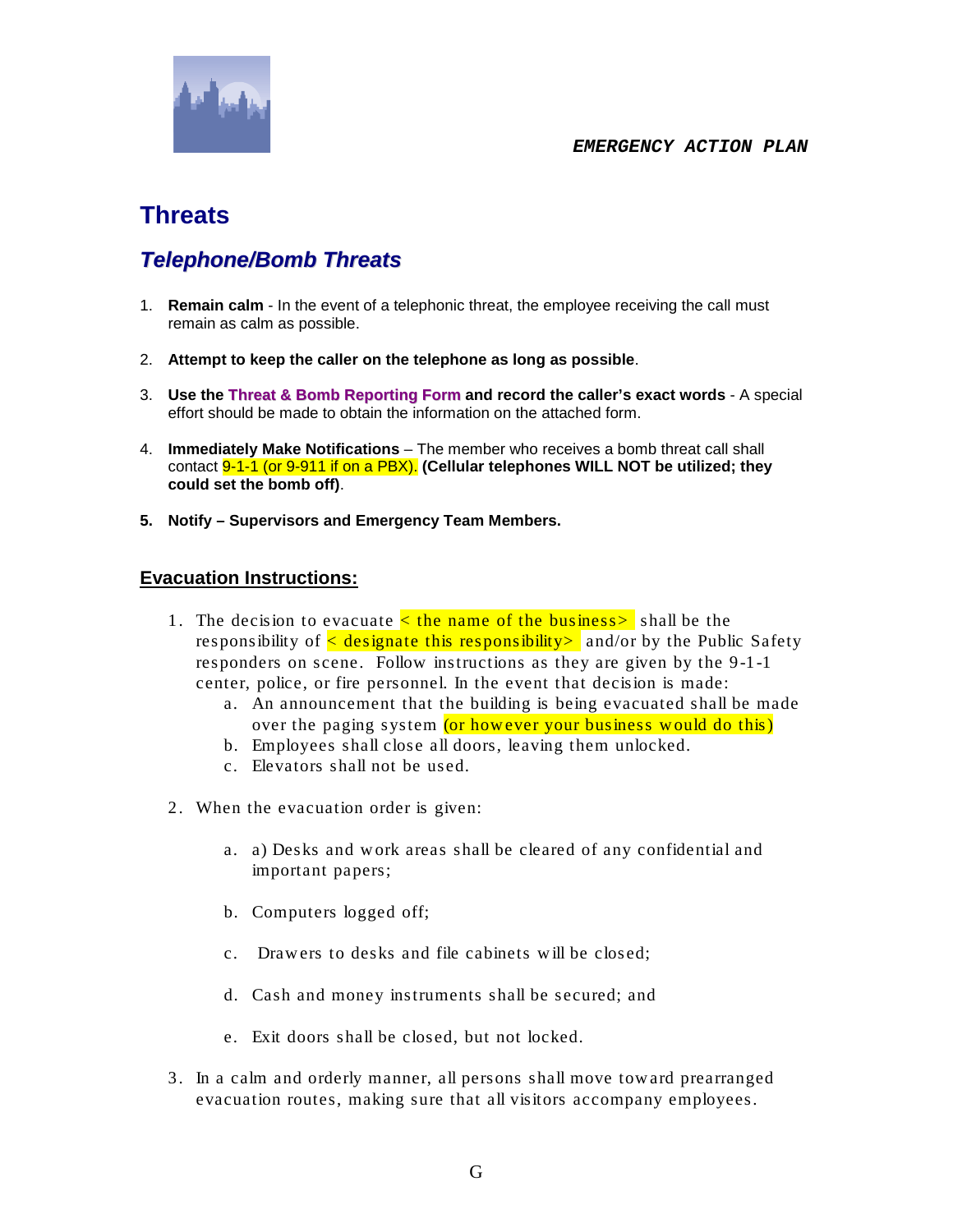

4. All persons shall leave the building at ground level, proceed at least 300 feet from building and not hinder the Division of Fire or other emergency services activities.

### *Written Threats*

- 1. **Preserve the evidence**  Written threats should be handled as little and as carefully as possible in order to preserve the document as evidence. **Follow procedures for receiving a bomb threat call.**
- 2. **Evacuate the building - If the decision is made, by the department head or you are advised to so by emergency personnel to evacuate** - Precede with the evacuation instructions as outlined above.
- 3. **Do not use your cellular phone until you are in your designated assembly area.**

### *Suspicious Letters & Packages*

- 1. **Do not open, move or attempt to unwrap the letter or package** If the bomb is delivered to the  $\frac{1}{2}$  chame of your business or if a suspicious package is discovered in the building, **immediately dial 911 or 9-911**. *NO ATTEMPT SHOULD BE MADE TO UNWRAP IT OR MOVE IT!!*
- 2. **Evacuate the building - If the decision is made, by the department head or you are advised to so by emergency personnel to evacuate** - Precede with the evacuation instructions as outlined above.
- 3. **Do not use your cellular phone until you have reached the designated area of assembly.**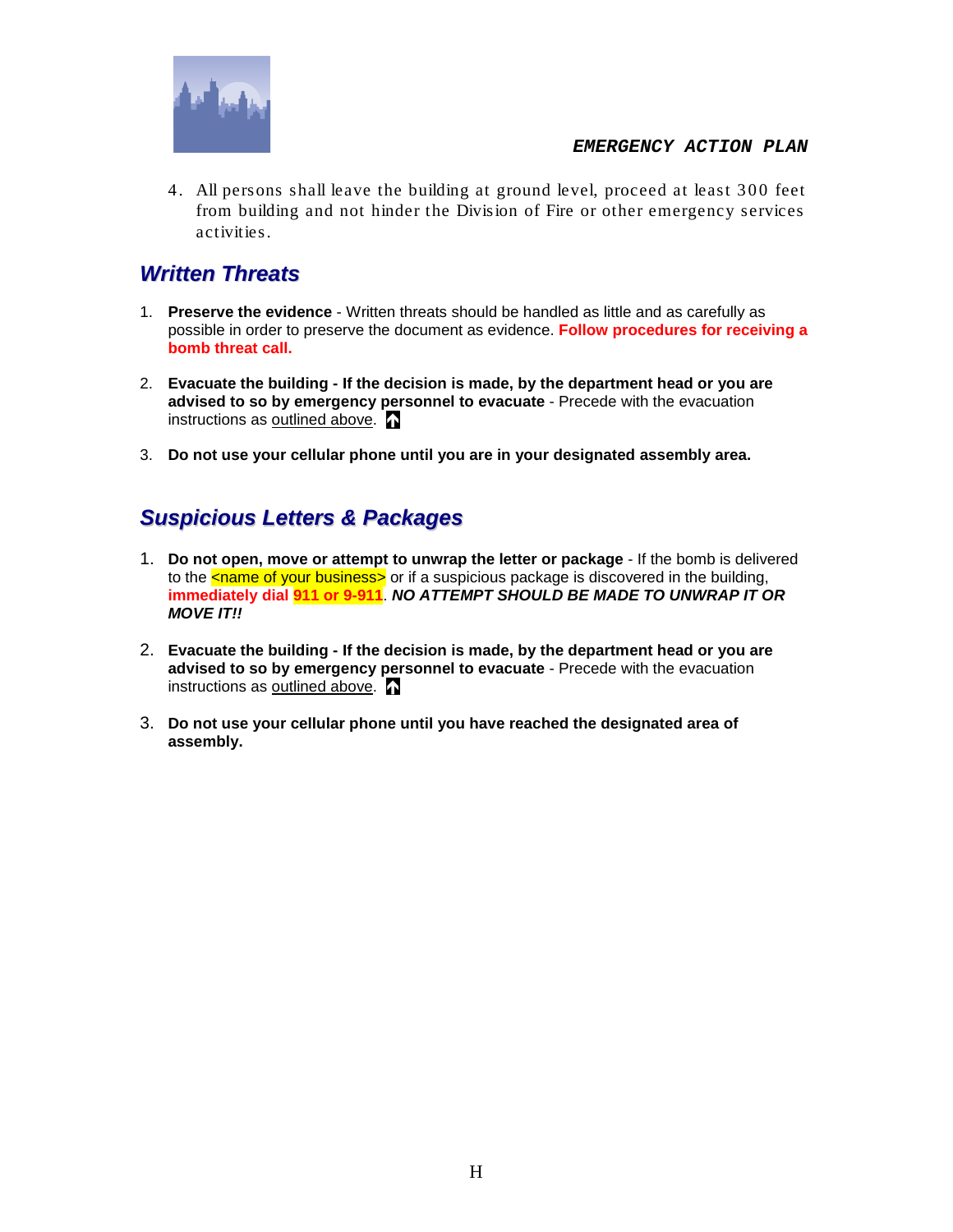| contact 911 or 9-911 to report all threats received.  | Remain calm, listen carefully and do not interrupt the caller. Try and obtain the answers to the<br>following questions to the best of your ability while the caller is still on the line. Immediately                           |  |
|-------------------------------------------------------|----------------------------------------------------------------------------------------------------------------------------------------------------------------------------------------------------------------------------------|--|
|                                                       |                                                                                                                                                                                                                                  |  |
|                                                       | Telephone # of caller (If obtained through caller ID) __________________________                                                                                                                                                 |  |
|                                                       |                                                                                                                                                                                                                                  |  |
|                                                       |                                                                                                                                                                                                                                  |  |
|                                                       | Location of bomb _______________ Detonation time ___________ AM / PM                                                                                                                                                             |  |
| 6) *CALLER CHARACTERISTICS*                           |                                                                                                                                                                                                                                  |  |
|                                                       |                                                                                                                                                                                                                                  |  |
|                                                       | Male D Female D Adult D Young Adult D Child D<br>and the control of the control of the control of the control of the control of the control of the control of the<br><u> 1989 - Johann Stoff, amerikansk politiker (d. 1989)</u> |  |
|                                                       |                                                                                                                                                                                                                                  |  |
| Did caller speak with an accent? Yes $\Box$ No $\Box$ | Did caller have knowledge of facility? Yes $\Box$ No $\Box$ Unsure $\Box$                                                                                                                                                        |  |

### **IMMEDIATELY CONTACT 9-911 TO REPORT ALL THREATS.**

|  | Revised: 08/16/2010 |
|--|---------------------|
|--|---------------------|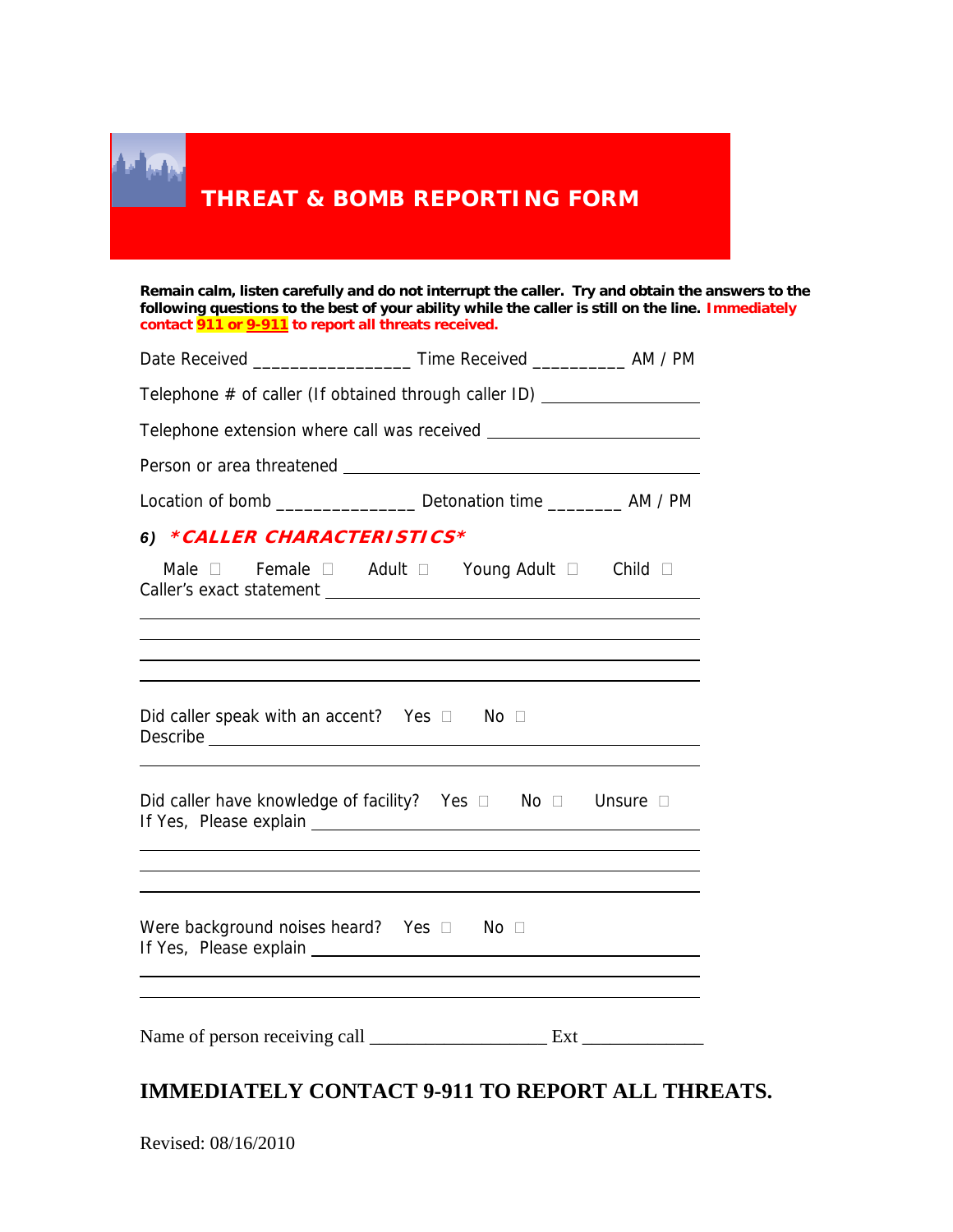

## **First Aid Procedures**

### *Who Responds?* (Performs First Aid Duties?)

**ONLY EMPLOYEES WHO HAVE BEEN TRAINED IN FIRST AID/CPR/AED AND BLOOD-BORNE PATHOGENS CAN RENDER FIRST AID.**

### *Where Are Our First Aid and Blood-borne Pathogen Kits?*

**The chame of business>** has a first aid kit located at where employees have **unrestricted access to it.** The kit must be inspected and inventoried for completeness and serviceability monthly. A first aid instruction book is also located adjacent to the kit.

**Each Floor Emergency Team should have a Blood-borne Pathogens Kit.** The kit includes personal protective equipment (gloves, gowns, masks, etc.) for those giving major first aid and a spill clean-up kit. The contents are sealed so that they can not be used more than once.

**An AED (***Automated External Defibrillator)* **–** Is located in the first floor lobby and shall only be used by Emergency Team Members, or other trained first responders. AED's shall be inspected and maintained by  $\leq$  whoever is assigned to do this $\geq$ .

### *Action Taken*

**Minor First Aid** (Includes those injuries that can be treated by first aid alone.)

1. **Report it to one of the Emergency Team members** - Everyone who discovers an emergency situation will inform one of the members of the Floor Emergency Team. They shall assess the situation and render the appropriate first aid treatment. **NOTE:** *Employees shall only render first aid procedures for which they are trained and certified.*

**Major First Aid** (Includes those injuries that require greater treatment than first aid and/or post-treatment care.)

2. **If the treatment required is beyond your level of training – call or direct someone to call 911 or 9-9-1-1** - Any treatment required beyond the level of training of which the employee is certified must be handled by emergency medical service personnel. Keep the victim calm. Direct someone to call 9-911.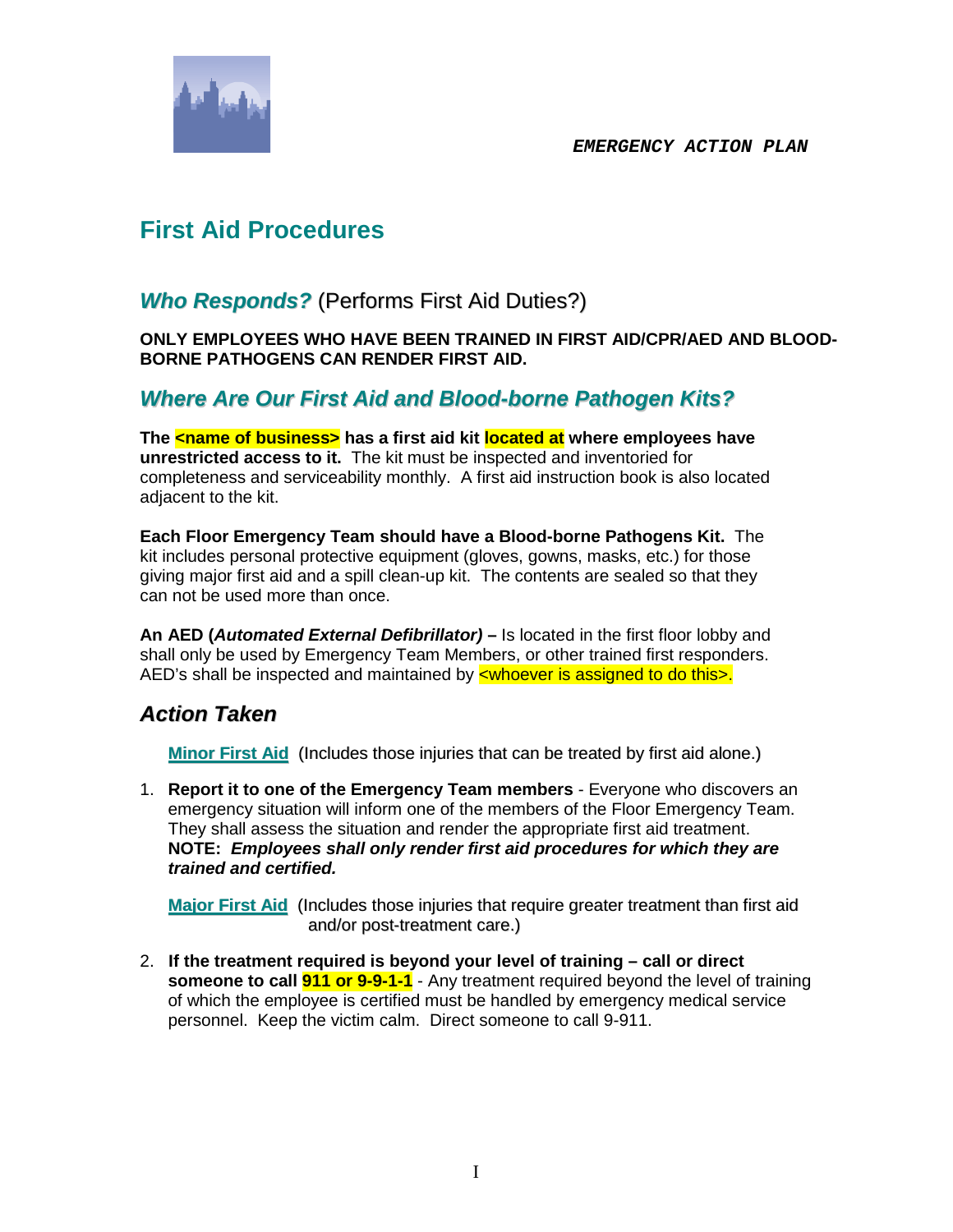



- 3. **Provide the following information to the emergency dispatcher:**
	-

a. **Site Name/Address: <Your Floor and Room number**> **<Address>**

- b. **Person Calling:** Give your name.
- c. **Situation:** Describe who is injured, how the injury occurred, first aid treatment being administered, victim's condition, and any other pertinent information.
- 4. **Send someone to the Main Entrance area to direct emergency crews when they arrive.**
- 5. **Prepare an Injury/Illness Report -** Once the emergency medical service personnel have arrived and taken charge, the senior departmental employee on-duty must prepare a Injury/Illness Report on each injured person. Complete the report in ink. The report must be forwarded to Risk Management by the following business day.
- 6. **If the injury is serious**  Contact your supervisor and department leads or other appropriate departments as soon as possible to report any serious injuries.

### *How Do I Protect Myself While Rendering First Aid?*

- 1. **Blood borne Pathogens Exposure Control**
	- a. **Always wear disposable latex or vinyl gloves** Wearing disposable latex or vinyl gloves is mandatory for all employees or volunteers authorized to render first aid to injured patrons, volunteers, or other employees. This will limit the exchange of body fluids and subsequent contraction of blood borne pathogen diseases. There are gloves in the first aid kit and in the BBP kit.
	- b. **Always use a pocket mask with a one-way valve when giving artificial respiration** - If artificial respiration (rescue breath) is required, the use of a pocket mask with a one-way valve is mandatory. This will limit the exchange of body fluids and subsequent contraction of blood borne pathogen diseases.
	- c. **Keep the area clear of bystanders** If more than one employee is on duty, one employee shall keep the area clear of bystanders.
	- d. **Always decontaminate or dispose of all equipment/supplies used** Once first aid treatment is concluded, all equipment and supplies shall be properly decontaminated or disposed of. Employees must wear protective gloves during this process.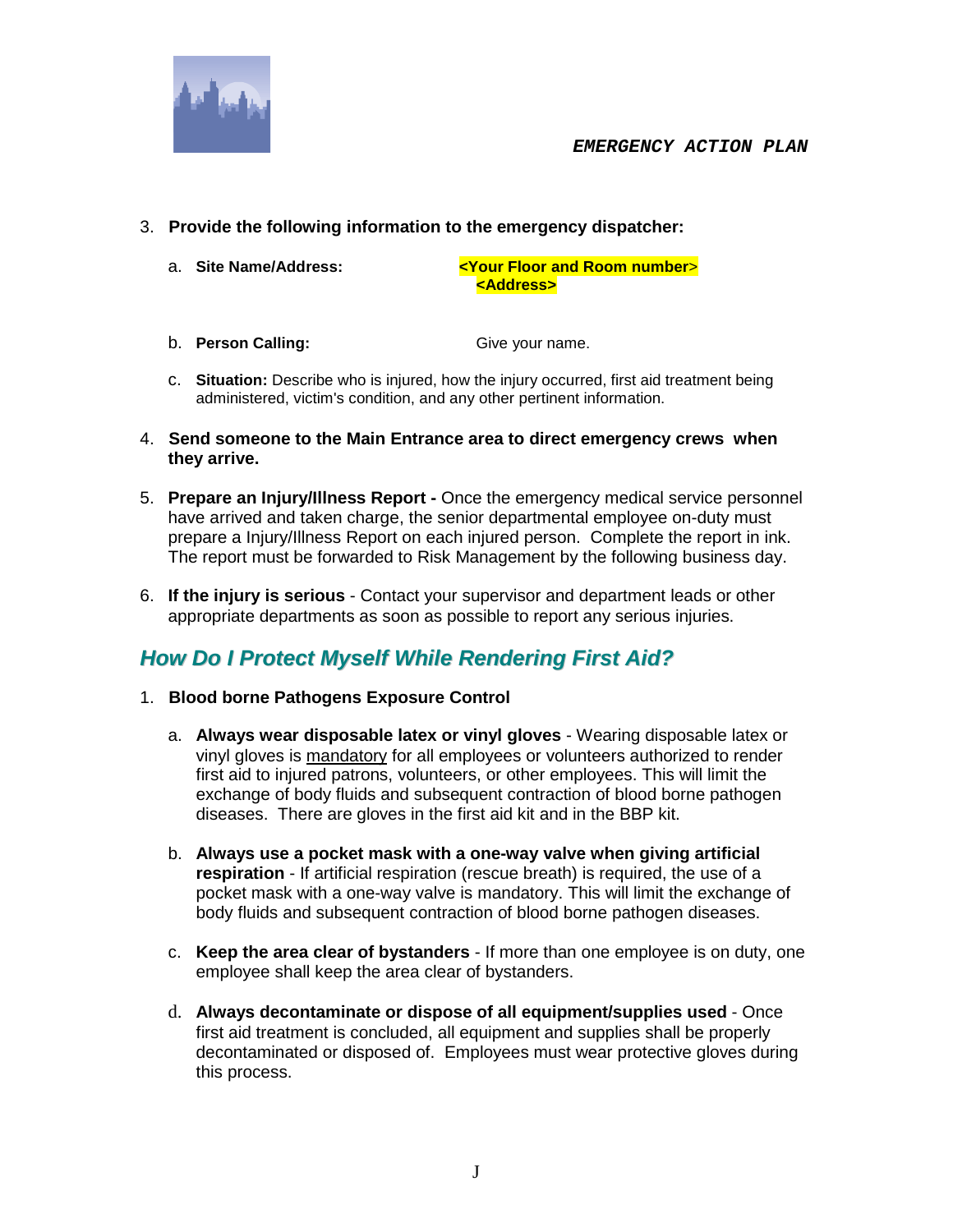

e. **Clean up all floors, counter tops, tables, desks, etc**. – If contaminated by a body fluid or equipment used during treatment, all floors, counter tops, etc. shall be cleaned and disinfected in accordance with company policy.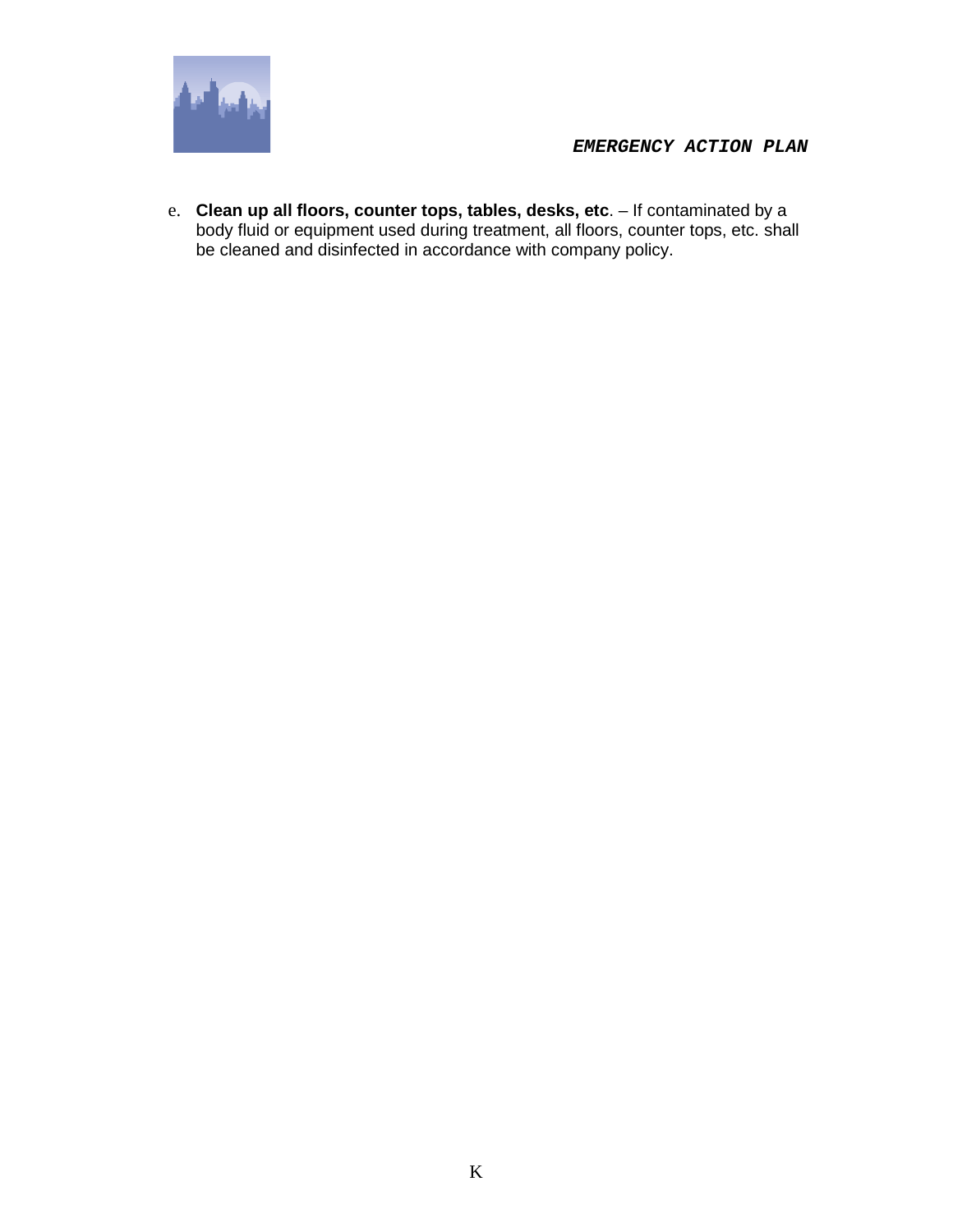

# **Workplace Violence**

### *What is it?*

**Any** intentional act that inflicts, attempts to inflict, or threatens to inflict bodily hurt on another person or that inflicts, attempts to inflict, or threatens to inflict, damage to property, **whether committed by an employee or by anyone else** and which occurs in the workplace, at a business site location or while an employee is engaged in company business**.** A Workplace is composed of all company property and any other locations where employees are performing their work.

### *Who is Responsible?*

**Everyone is responsible** for responding promptly to Workplace Violence. All staff members are encouraged to take appropriate measures to protect themselves and personal property and report Workplace Violence incidents or concerns to their supervisor. Supervisors are responsible for responding to the concerns of employees pertaining to threatening or intimidating behavior from internal and external customers. All staff members are responsible for cooperating when emergency response procedures are activated.

### *Actions Taken -* **(Threatening or Violent Situations)**

a. **If possible immediately call 911 or 9-911 and provide the following information to the emergency dispatcher:**

**Site Name/Address Communist Communist Communist Communist Communist Communist Communist Communist Communist Communist Communist Communist Communist Communist Communist Communist Communist Communist Communist Communist Com <address> Give the floor number and your location** 

**Person Calling:** Give your name.

**Situation:** Describe the situation in detail and whether dangerous weapons/firearms are involved and any other pertinent information.

- b. **Activate the fire alarm** Evacuate through the safest exit (*primary or alternate*) to the corresponding assembly area for accountability.
- c. **Remain outside** until emergency personnel arrive. *Do not take any actions that may result in further* escalation *of the situation.*
- d. **Return to work** only after being cleared to do so by the On-Scene Commander.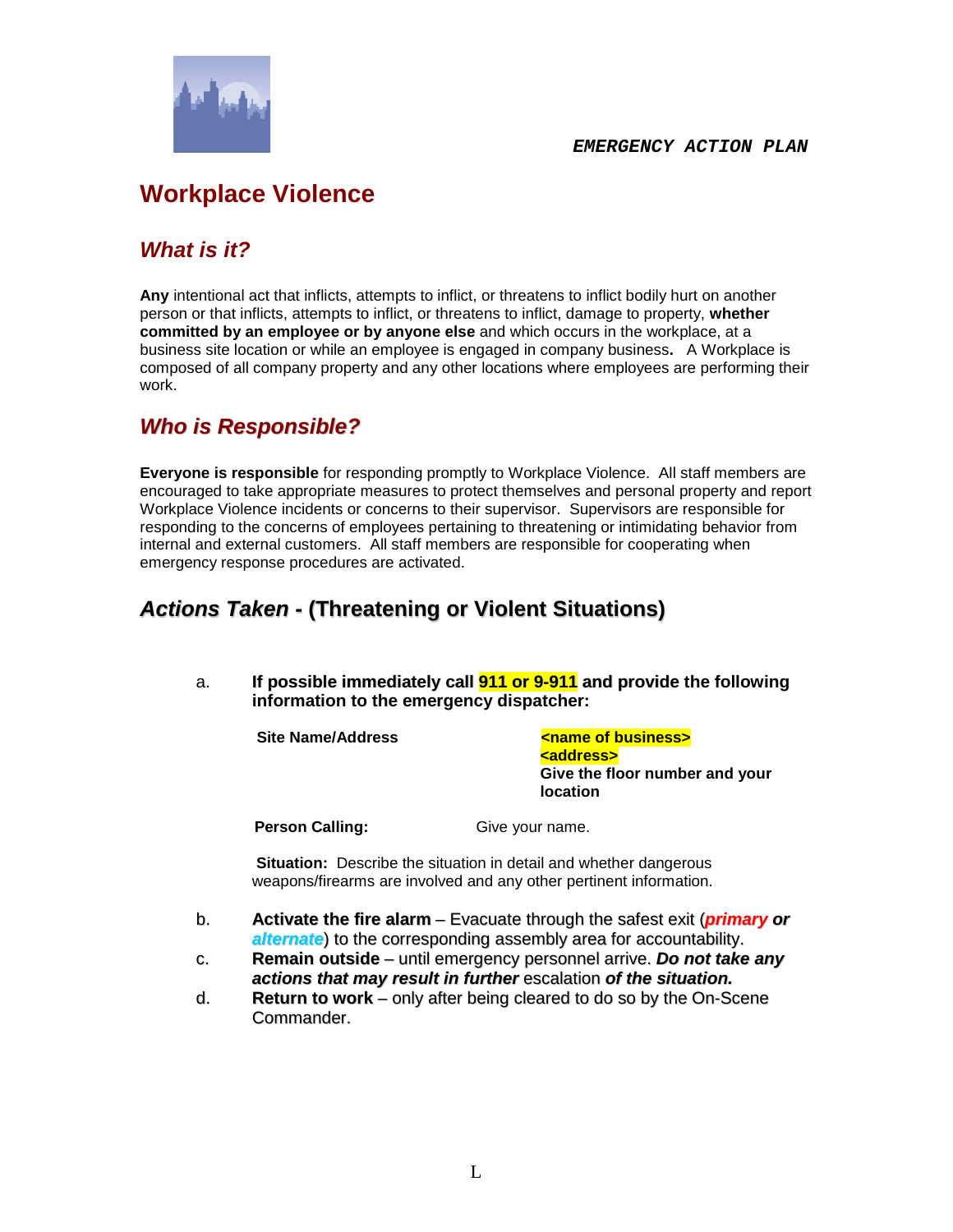

# **EMERGENCY NUMBERS**

| A. Fire or Police           |
|-----------------------------|
| <b>B.</b> Emergency Medical |
|                             |
|                             |
|                             |
|                             |
|                             |
|                             |
|                             |

### **Administration Numbers:**

<list important company contacts, department heads, etc…>